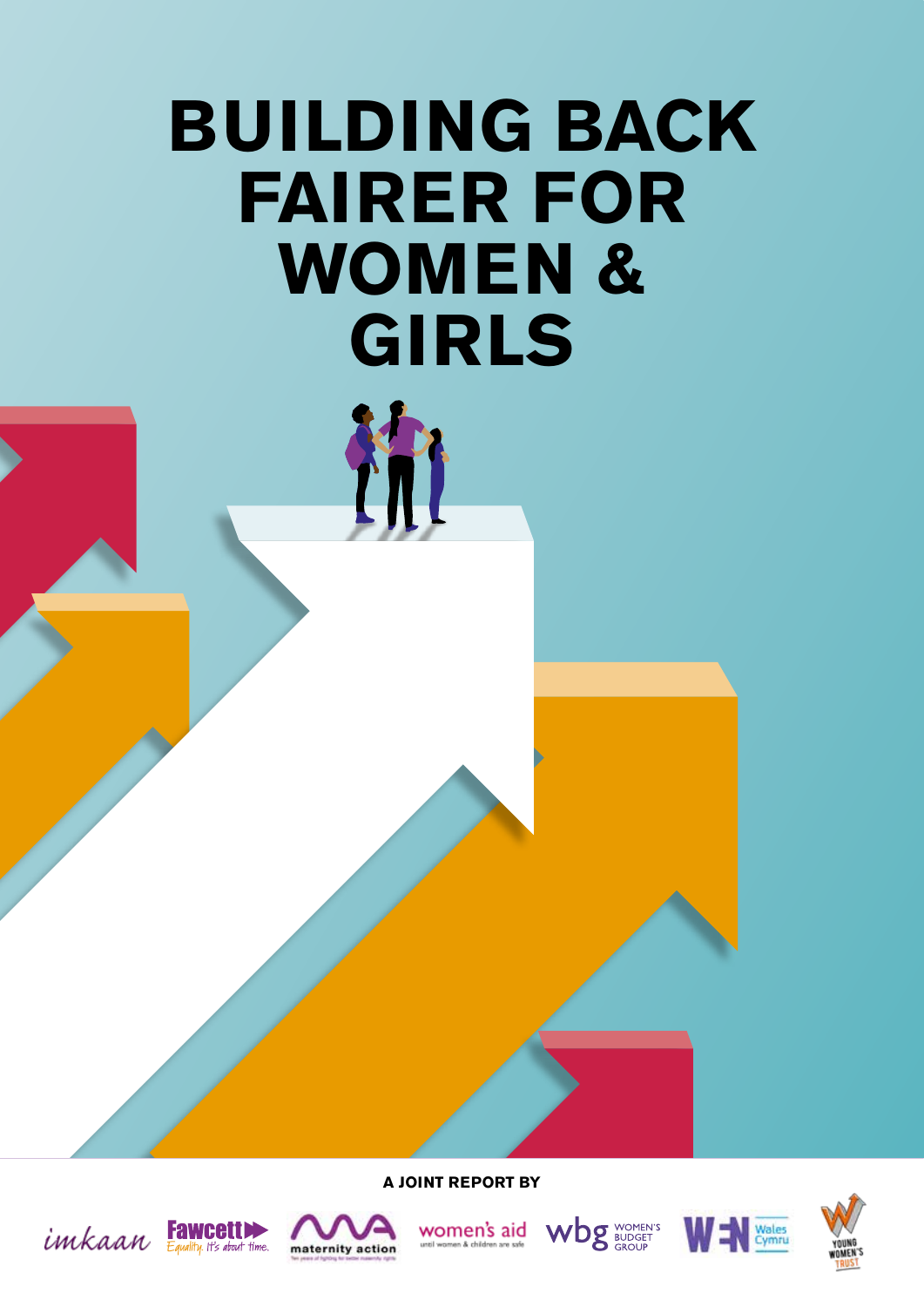Any enquiries regarding this publication should be sent to us at: info@fawcettsociety.org.uk

© The Fawcett Society 2021 Cover illustration developed from © istock / pishit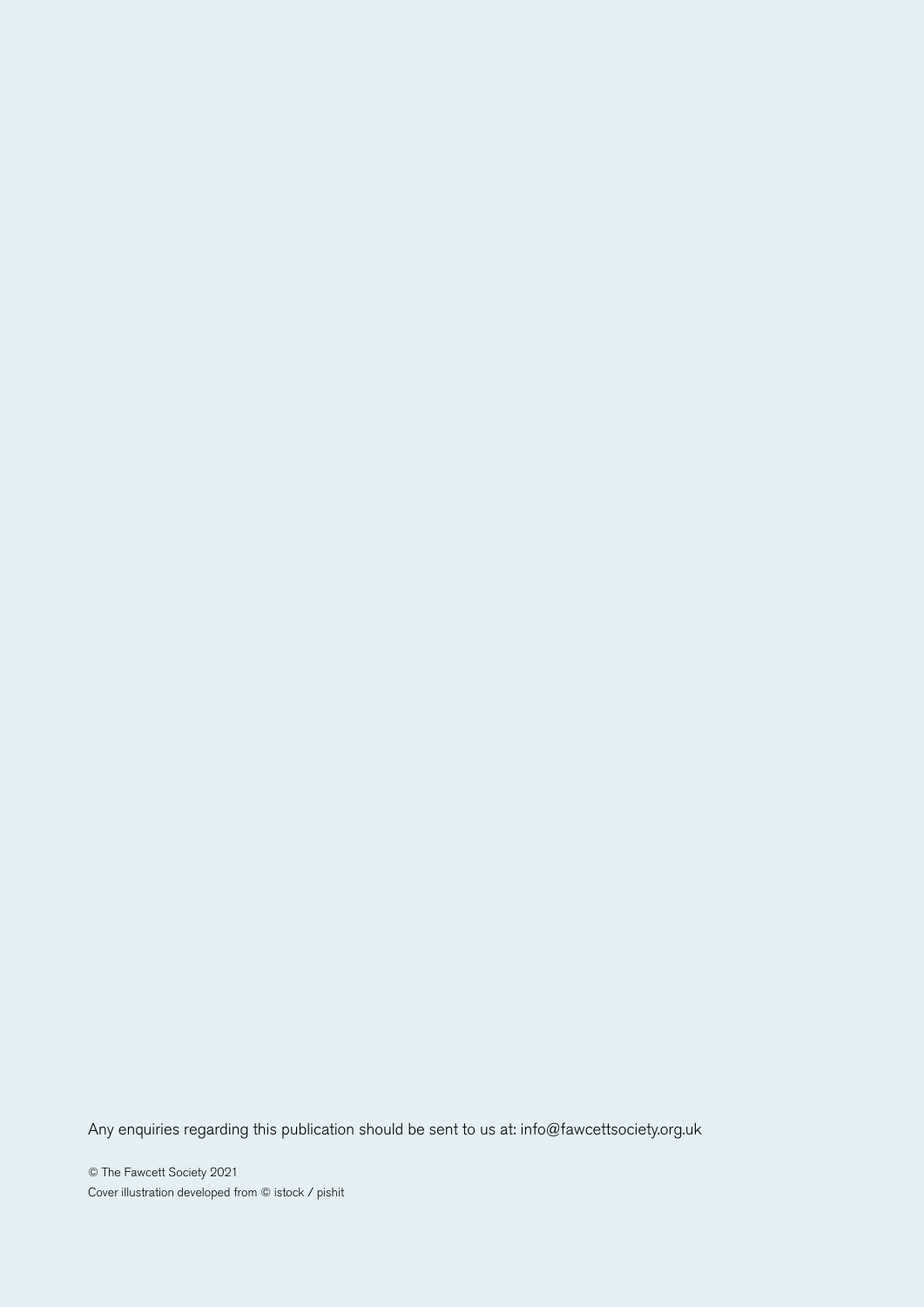# **Summary**

### Introduction

The Covid-19 pandemic has revealed how deep-rooted gender inequality is within our society. As restrictions lift, we now look to the future and together set out this vision for how the UK could build back fairer for women and girls in all our diversity and come out of the pandemic with a stronger and fairer society for all.

### Key asks

### A care-led recovery

- The UK Government should invest in a sustainable universal care system to ensure high quality care for everyone who needs it.
- The UK Government should give all care workers a pay rise to the real living wage and ensure all care workers are protected by effective terms and conditions of employment.

### Childcare is available and affordable for all parents and carers

- The UK Government should allocate investment in childcare that reflects its central importance as essential economic infrastructure, including emergency funding to prevent closures.
- The UK Government should set out a plan to review childcare funding and create a new vision for early years provision in the UK which prioritises high quality early years education while striking a fairer deal for working families.

### A modern future of work for all and an end to the gender pay gap **Equal Pay**

- The UK Government should urgently make equal pay law fit for purpose in the 21st century, legislating to give women who suspect they are being paid unequally the legal right to know information about their male comparator's salary.
- The UK Government should extend gender pay gap reporting requirements to include ethnicity pay reporting and require employers to publish action plans setting out the steps they will take to advance equality in their workplaces.

### **End pregnancy and maternity discrimination**

• The UK Government should ensure swift passage of Maria Miller MP's Pregnancy and Maternity (Redundancy Protection) Bill.

### **Flexible working for all**

- The UK Government should legislate to make all jobs flexible, and advertised as such, unless there is a clear business requirement not to.
- The UK Government should make flexible working a day one right.
- The UK Government should ensure that survivors of domestic abuse are offered flexible working arrangements and a period of paid employment leave to cope and recover.

#### **Secure work and well-paid work**

- The UK Government should give workers the right to opt out of zero hours contracts by requesting a more predictable contract that reflect their hours.
- The UK Government should encourage employers to have a robust, internal workplace policies to tackle workplace harassment and violence against women and girls.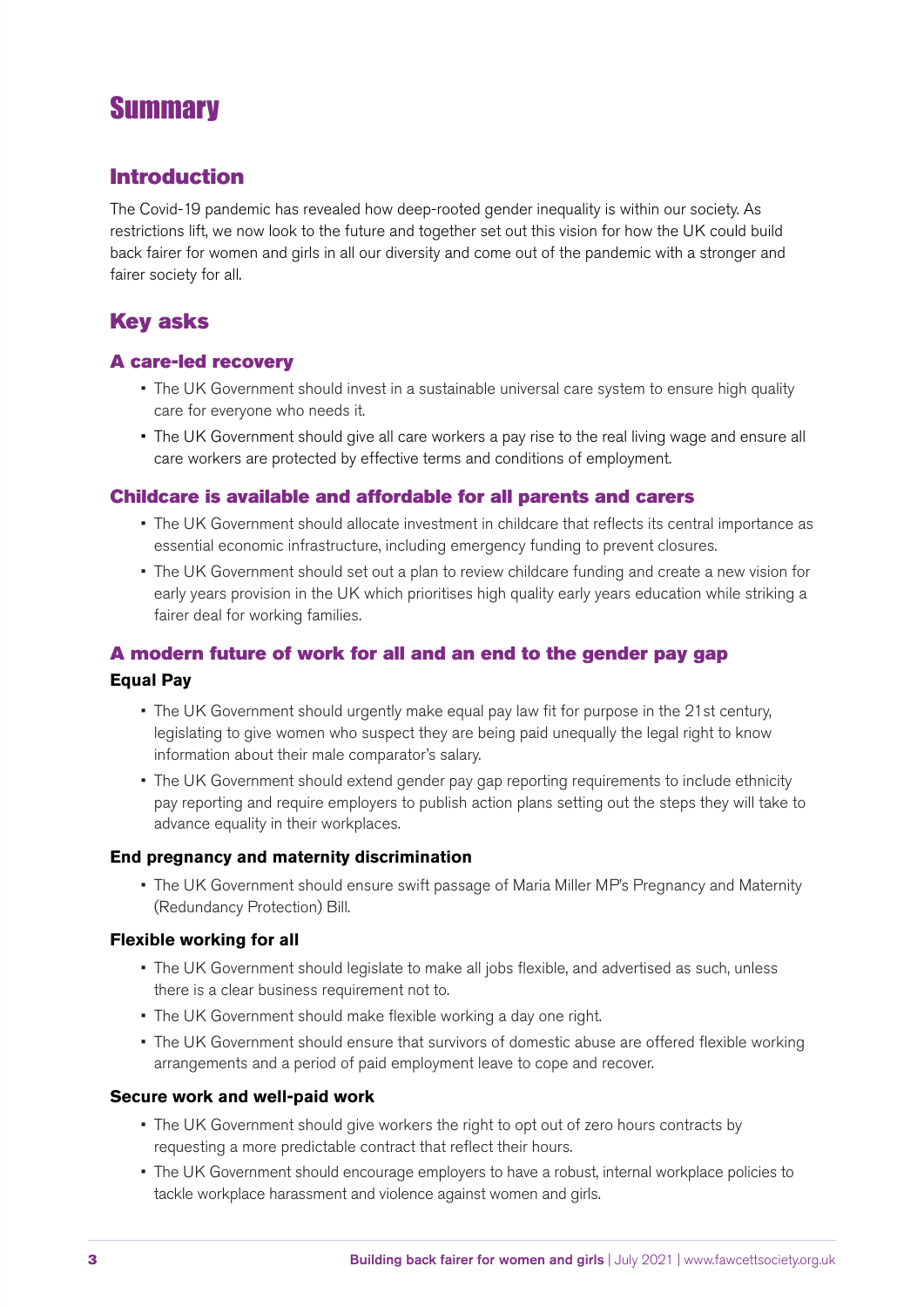### End male violence against women and girls, for good

- The UK Government should invest in early intervention particularly with boys and men and actions to change the societal culture that enables violence against women and girls.
- The UK Government should radically overhaul public services to better support victims of abuse and prevent abuse.
- The UK Government should provide long-term, sustainable funding for specialist services, based on need, including ring-fenced funding for 'by and for' services.

#### Ensuring every woman can access the most basic support

- The UK Government should immediately end the No Recourse To Public Funds condition.
- The UK Government should end indefinite detention for all and should limit detention for migrant women to an absolute minimum, with caps on the lengths of their stay.

#### A safety net that works for women and their children

- The UK Government should:
	- Suspend the two-child limit and the benefit cap to all benefits
	- Lift local housing allowance rates to cover the average cost of renting in each local area (the 50th percentile).
	- Retain the £20 uplift to Universal credit, and extend this to legacy benefits
	- Abolish lower earning limits and increase statutory sick pay to real living wage
	- Increase child benefit by £10 per week, and
	- Assess all welfare reforms for their impact on women's ability to escape abuse.

### Women in all our diversity are equally represented in the UK's national and local governments

- All political parties should set out an action plan to achieve equal representation in the next ten years and commit to all-women shortlists if this is not met.
- All parliaments and councils across the UK should continue to use virtual voting and meeting practices on a permanent basis, with legislation passed to enable this where necessary.
- The UK Government should enact section 106 of the Equality Act 2010, requiring all parties to publish diversity data on candidates standing for elections to the House of Commons, Scottish Parliament and Welsh Parliament.
- The UK Government should introduce full maternity cover and job-share options for MPs.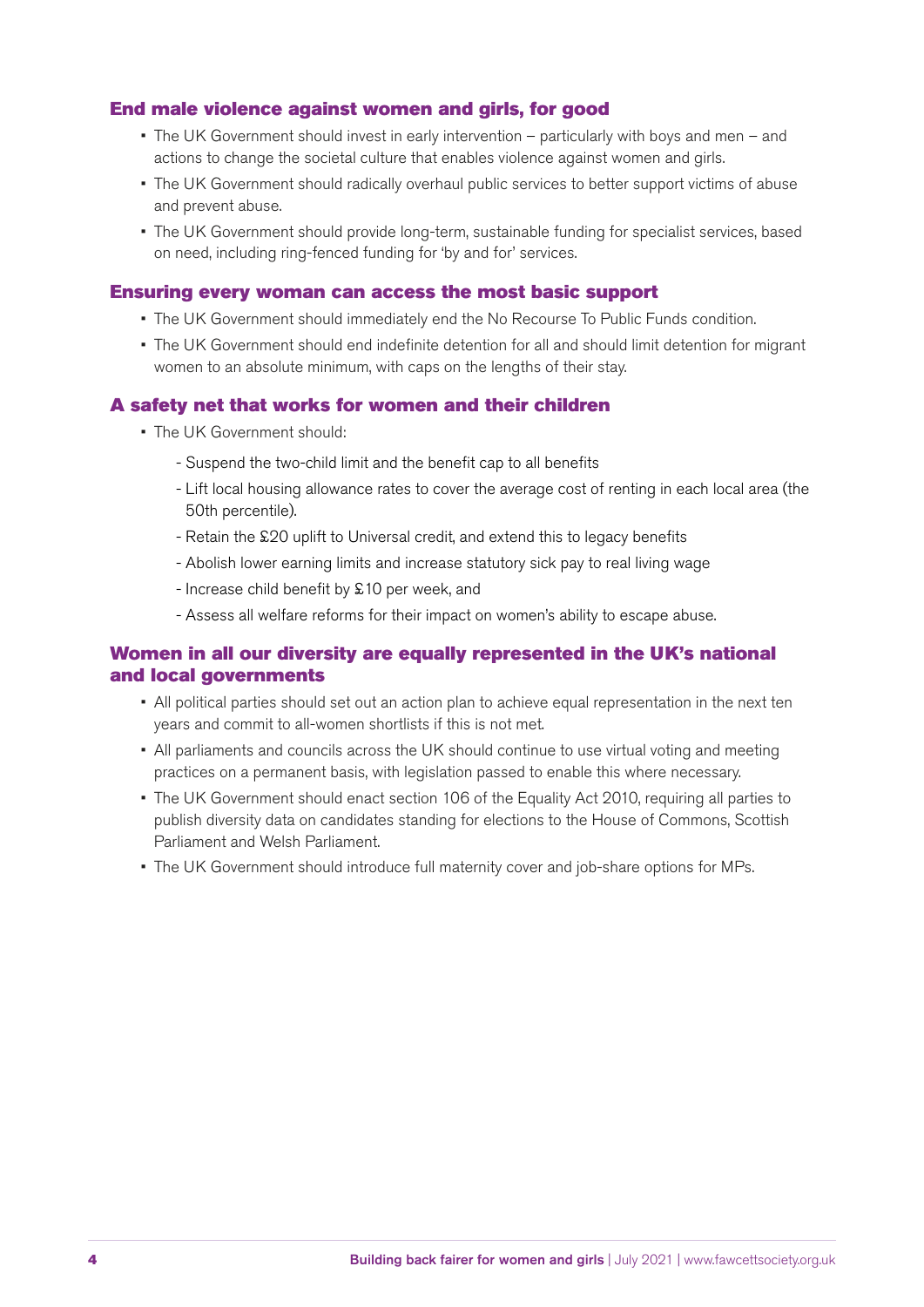# **Introduction**

The Covid-19 pandemic has changed our lives and revealed how deep-rooted gender inequality is within our society. As restrictions lift, we look to the future and together set out this vision for how the UK could build back fairer for women and girls in all our diversity and come out of the pandemic with a stronger and fairer society for all.

The vision of the future we are calling for focuses on policy asks for the UK Government. The powers of the devolved governments mean that some of the action we are asking the UK Government to take will affect women in England, some will affect women in England and Wales, some will affect women in Northern Ireland, some will affect women in Great Britain and some will affect women across the UK.

# A care led recovery

The UK Government plans to 'build, build, build' with jobs and infrastructure at the heart of the Government economic recovery strategy.1 Research by the Women's Budget Group has found that investing the £5bn promised to infrastructure projects in the UK into care instead would produce 2.7 times as many jobs - 6.3 times as many jobs for women and 10% more for men.

The pandemic has exposed and exacerbated the UK's care crisis. $<sup>2</sup>$  At a time when our care system has</sup> been under immense pressure - with half of England and Wales Covid-19 deaths in care homes - a longer-term crisis exists as 1.4 million older people have care needs which are unmet.<sup>3</sup>

Women's Budget Group's research shows that increasing the numbers working in adult social care and childcare to 10% of the employed population (the level in Sweden and Denmark) and giving all care workers a pay rise to the real living wage would create 2 million jobs, increasing overall employment rates by 5 percentage points and decreasing the gender employment gap by 4 percentage points.<sup>4</sup> A better care system also requires that care workers are better trained and have better terms and conditions. Investment in care and the professionalisation of the sector are not only needed to transform our broken social care system but are also a highly effective way to stimulate employment, reduce the gender employment gap and counter the risk of economic recession as the UK comes out of the pandemic.

### **Key asks:**

- The UK Government should invest in a sustainable universal care system to ensure high quality care for everyone who needs it.
- The UK Government should give all care workers a pay rise to the real living wage and ensure all care workers are protected by effective terms and conditions of employment.

<sup>1</sup> UK Gov, (2020), *Build, Build, Build: Prime Minister announces new deal for Britain*, [https://www.gov.uk/government/news/](https://www.gov.uk/government/news/build-build-build-prime-minister-announces-new-deal-for-britain) [build-build-build-prime-minister-announces-new-deal-for-britain](https://www.gov.uk/government/news/build-build-build-prime-minister-announces-new-deal-for-britain)

<sup>2</sup> OECD, *Benefits and Wages, Net Childcare Costs* <https://data.oecd.org/benwage/net-childcare-costs.htm>

<sup>3</sup> Women's Budget Group (2020) *WBG Briefing: Social Care and Gender,* [https://wbg.org.uk/analysis/uk-policy-briefings/2019](https://wbg.org.uk/analysis/uk-policy-briefings/2019-wbg-briefing-social-care-and-gender/) [wbg-briefing-social-care-and-gender/](https://wbg.org.uk/analysis/uk-policy-briefings/2019-wbg-briefing-social-care-and-gender/)

<sup>4</sup> Women's Budget Group (2020), *A Care-Led Recovery from Coronavirus*, [https://wbg.org.uk/analysis/reports/a-care-led](https://wbg.org.uk/analysis/reports/a-care-led-recovery-from-coronavirus/)[recovery-from-coronavirus/](https://wbg.org.uk/analysis/reports/a-care-led-recovery-from-coronavirus/)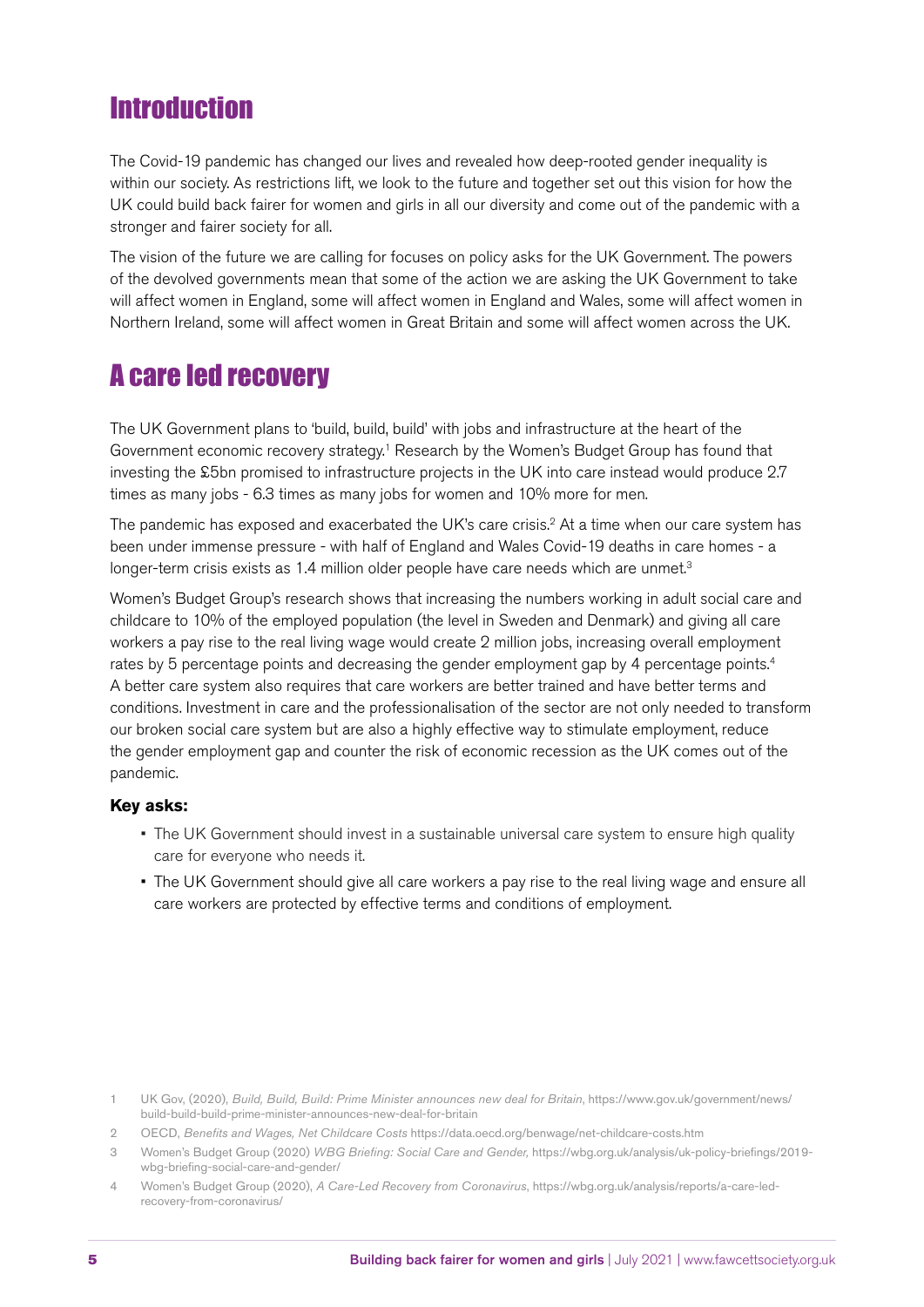# Childcare is available and affordable for all parents and carers

Childcare is an essential piece of economic infrastructure, which needs proper design and investment. Affordable, high-quality childcare and early education which enables parents to work and lays strong foundations for child development needs to be seen as just as much a part of our nation's infrastructure as transport, energy, and information technology. The Social Mobility Commission argues that high quality early years provision delivered by a skilled and qualified workforce is key to closing the educational attainment gap between disadvantaged children and their better off peers.<sup>5</sup>

In 2020, the Fawcett Society united with a coalition of organisations representing businesses, parents, children and childcare providers to call for urgent investment in the sector which was already underfunded and undervalued before Covid-19.6 This has not been forthcoming. Research has demonstrated fears that 1 in 6 childcare settings could close permanently as a result of the pandemic, with a loss of 250,000 childcare spaces, especially in areas of high deprivation.<sup>7</sup>

Parents in the UK face the highest childcare and early years costs across the members of the Organisation for Economic Cooperation and Development (OECD). At the same time, early years workers are struggling to make ends meet themselves with low rates of pay, long hours and a lack of career development and progression opportunities. More than 3 in 4 young mums (78%) said a lack of flexible and affordable childcare was a barrier to finding employment and 57% were unable to take up employment because of a lack of suitable childcare options.<sup>8</sup>

### **Key asks:**

- The UK Government should allocate investment in childcare that reflects its central importance as essential economic infrastructure, including emergency funding to prevent closures.
- The UK Government should set out a plan to review childcare funding and create a new vision for early years provision in the UK which prioritises high quality early years education while striking a fairer deal for working families.

# A modern future of work for all and an end to the gender pay gap

### Equal Pay for all women

Fifty years on from the Equal Pay Act 1970, from supermarkets and councils to broadcasters and catering companies, men are still being paid more for the same work, work rated as equivalent, or work of equal value. Pay discrimination is thriving because we have a culture of pay secrecy in the UK. Polling from The Fawcett Society found that six in ten (60%) working women who work with men doing the same or very similar work to them either don't know what those men earn, or say they know that they are paid less than their male counterparts.<sup>9</sup>

- 5 UK Gov, (2020) Press release: *Stability of Early Years Workforce in the UK* [https://www.gov.uk/government/news/stability-of](https://www.gov.uk/government/news/stability-of-the-early-years-workforce-in-england-report)[the-early-years-workforce-in-england-report](https://www.gov.uk/government/news/stability-of-the-early-years-workforce-in-england-report)
- 6 Fawcett Society (2020), *Businesses, parent and nurseries call for investment to stem the childcare crisis'* [https://www.](https://www.fawcettsociety.org.uk/news/businesses-parents-nurseries-call-for-investment-to-stem-covid-childcare-crisis) [fawcettsociety.org.uk/news/businesses-parents-nurseries-call-for-investment-to-stem-covid-childcare-crisis](https://www.fawcettsociety.org.uk/news/businesses-parents-nurseries-call-for-investment-to-stem-covid-childcare-crisis)
- 7 Childcare.co.uk, (2021), *Nearly a sixth of childcare providers set to close permanently due to Covid-19*, [https://www.childcare.](https://www.childcare.co.uk/news/childcare-closures) [co.uk/news/childcare-closures](https://www.childcare.co.uk/news/childcare-closures)
- 8 Young Women's Trust, (2019) *Childcare: What Young Women Want*, [https://www.youngwomenstrust.org/our-research/](https://www.youngwomenstrust.org/our-research/childcare-what-young-women-want/) [childcare-what-young-women-want/](https://www.youngwomenstrust.org/our-research/childcare-what-young-women-want/)
- 9 Andrew Bazeley and Gemma Rosenblatt, The Fawcett Society, (2020), *Why women need a right to know: Shining a light on pay discrimination*, [https://www.fawcettsociety.org.uk/Handlers/Download.ashx?IDMF=cd8d56a1-52cb-43f2-bd2d](https://www.fawcettsociety.org.uk/Handlers/Download.ashx?IDMF=cd8d56a1-52cb-43f2-bd2d-ba272ff802a6)[ba272ff802a6](https://www.fawcettsociety.org.uk/Handlers/Download.ashx?IDMF=cd8d56a1-52cb-43f2-bd2d-ba272ff802a6)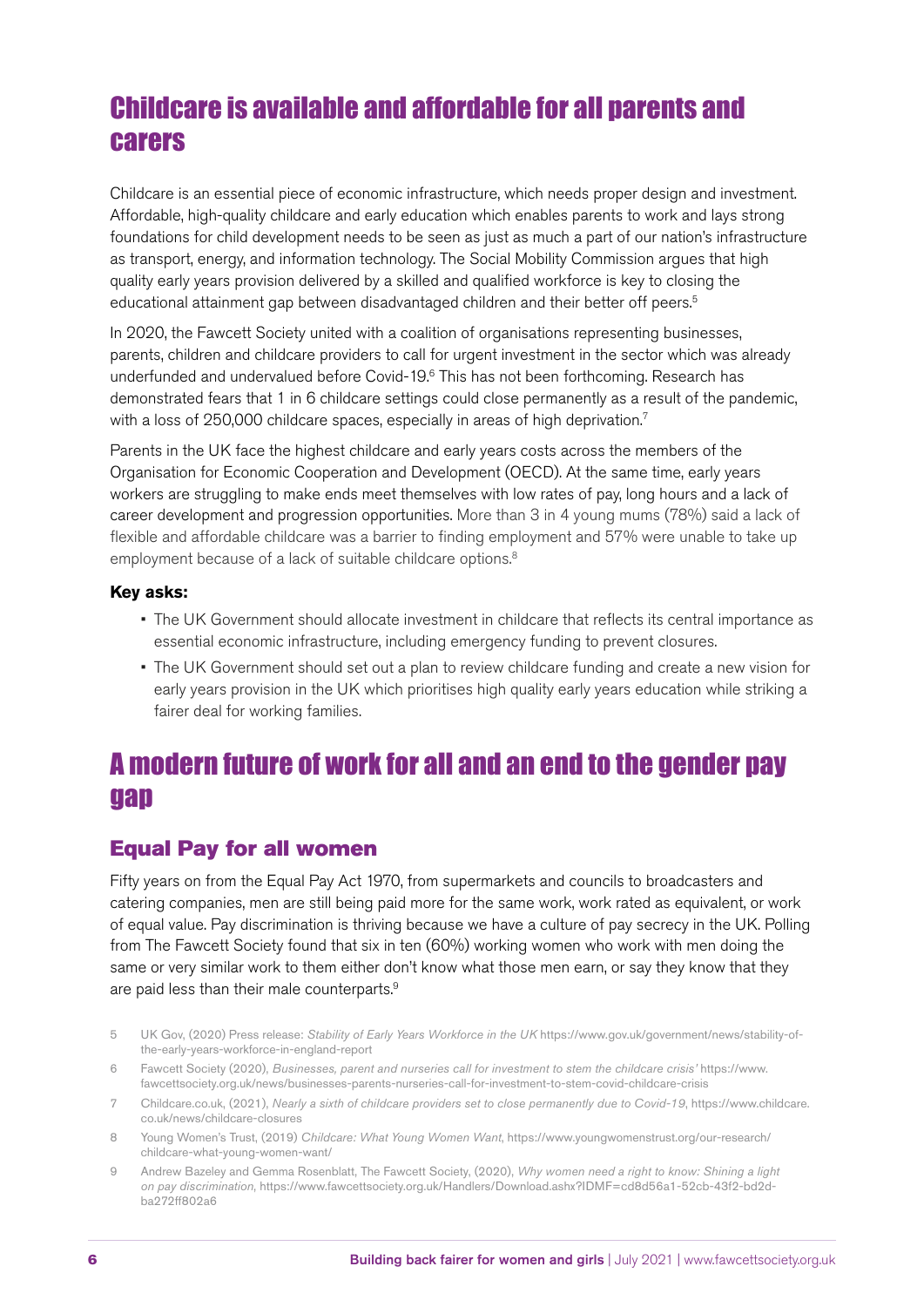During the pandemic, Spain tightened its laws on equal pay, citing the need to prevent the pandemic from worsening the gender pay gap. In the UK, gender pay gap reporting was suspended and then reinstated with a delayed enforcement date. In the UK, unlike many comparable countries,<sup>10</sup> employers are not required to take any action to redress their gender pay gap.

The UK Government must do better to reduce the gender pay gap and should pass The Equal Pay Implementation and Claims Bill, which was introduced in the last Parliament by Stella Creasy MP, with support from a group of cross-party MPs, and was drafted by the Fawcett Society. The Bill would give a woman the legal 'Right to Know' a male comparator's salary in order to know if she is being discriminated against, with appropriate safeguards in place. It would also lower the threshold for gender pay gap reporting to 100 employees and introduce ethnicity pay gap reporting, recognising that women from ethnic minority backgrounds experience multiple discrimination and different pay gaps to white women.

Compulsory action plans for gender pay gap reporting are also essential for ensuring that gender pay gap reporting has impact.

### **Key asks:**

- The UK Government should urgently make equal pay law fit for purpose in the 21st century, legislating to give women who suspect they are being paid unequally the legal right to know information about their male comparator's salary.
- The UK Government should extend gender pay gap reporting requirements to include ethnicity pay reporting and require employers to publish action plans setting out the steps they will take to advance equality in their workplaces.

### End to pregnancy and maternity discrimination

In 2016, the EHRC estimated that 50,000 new or expectant mothers were being forced out of their jobs every year.<sup>11</sup> Maternity Action fears that the current crisis puts new and expectant mothers in an even more vulnerable position. The Institute for Fiscal Studies found that mothers were one-and-a-half times more likely than fathers to have either lost their job or quit during the Spring 2020 lockdown.<sup>12</sup> The Office of National Statistics found that parents were almost twice as likely to report that they had been furloughed (13.6%) when compared with workers without children (7.2%).<sup>13</sup> There is an urgent need to replace the existing, ineffective legal protections against unfair redundancy for pregnant women and new mothers.

Maria Miller MP's Pregnancy and Maternity (Redundancy Protection) Bill offers pregnant women and new mothers similar protections to those available in Germany and would mean that they could only be made redundant in limited circumstances.

### **Key ask:**

- The UK Government should ensure swift passage of Maria Miller MP's Pregnancy and Maternity (Redundancy Protection) Bill.
- 10 Fawcett Society, GIWL, Latham Watkins (2020), *Gender Pay Gap Reporting: A Comparative Analysis*
- 11 EHRC, (2016), *Forcing working mothers from jobs costs business £280 million each year* [https://www.](https://www.equalityhumanrights.com/en/our-work/news/forcing-working-mothers-jobs-costs-business-%C2%A3280-million-each-year) [equalityhumanrights.com/en/our-work/news/forcing-working-mothers-jobs-costs-business-%C2%A3280-million-each-year](https://www.equalityhumanrights.com/en/our-work/news/forcing-working-mothers-jobs-costs-business-%C2%A3280-million-each-year)
- 12 IFS, (2020) *How are mothers and father balancing work and family under lockdown* <https://ifs.org.uk/publications/14860> 13 ONS, (2020) *People and Economic Wellbeing in the UK* [https://www.ons.gov.uk/peoplepopulationandcommunity/wellbeing/](https://www.ons.gov.uk/peoplepopulationandcommunity/wellbeing/bulletins/personalandeconomicwellbeingintheuk/june2020)
- [bulletins/personalandeconomicwellbeingintheuk/june2020](https://www.ons.gov.uk/peoplepopulationandcommunity/wellbeing/bulletins/personalandeconomicwellbeingintheuk/june2020)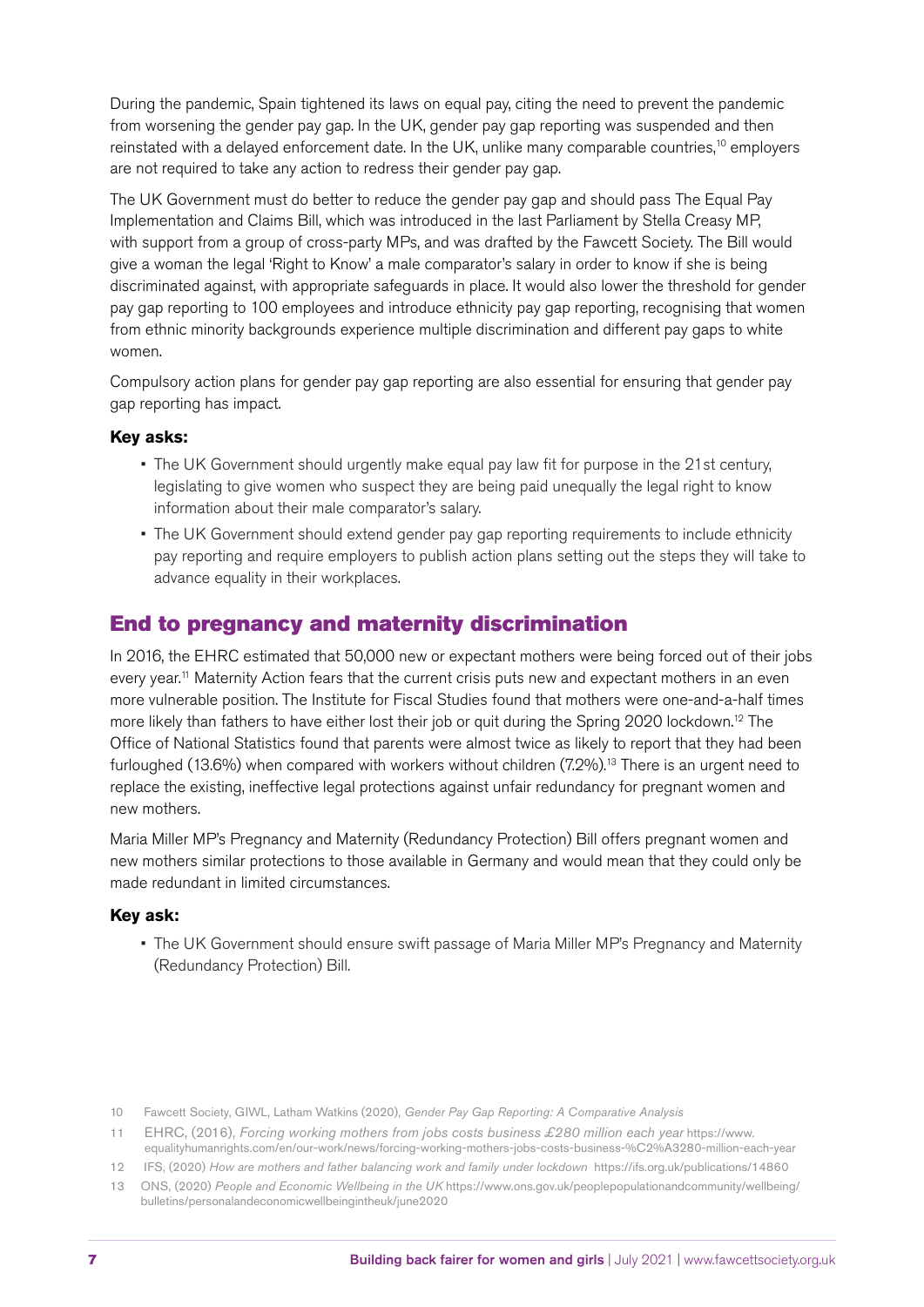### Flexible working for all

The Covid-19 pandemic has shown that the arguments often used against working from home or other flexible working requests simply no longer stand. During lockdown, around half of people in work did so from home. Men and women did so in similar proportions, however white-collar roles were more likely to be working from home.<sup>14</sup> Similarly, many employees were able to be flexible in the number and timing of their working hours, demonstrating that the usual 9-5 was not necessary in many roles.

Everyone deserves the right to meaningful flexible working that benefits the employee, not just the employer. Prior to the pandemic, flexible hours based on the workers' choice were unavailable to six in ten workers.<sup>15</sup> While workers have had the right to request flexibility since 2003, three in ten requests are turned down.16

All jobs should be advertised with clear options around flexibility, following careful consideration by the employer of what could be made to work for the role – unless there is a clear and demonstrable business requirement not to offer any form of flexibility. This change would hugely benefit working mothers and would also offer hope to the seven in ten millennials who wanted to work differently pre-lockdown, the over-50s who want to achieve greater balance alongside financial stability, the 38% of dads who lie to their boss to take time off to spend with children, the Disabled people that need flexibility to manage their conditions, and those living outside city centres who want to access a wider range of job roles.<sup>17</sup>

### **Key asks:**

- The UK Government should legislate to make all jobs flexible, and advertised as such, unless there is a clear and demonstrable business requirement not to.
- The UK Government should make flexible working a day one right.
- The UK Government should ensure that survivors of domestic abuse are offered flexible working arrangements and a period of paid employment leave to cope and recover.

### Secure work and well-paid work

Secure, good quality jobs are essential for sustainable economic recovery and building back fairer for women and girls. 3.6 million workers – or one in nine – were in insecure work ahead of the pandemic, leaving them exposed to income losses when it hit.<sup>18</sup> Those in occupations including caring and leisure were particularly likely to be in insecure work including zero hours contracts and, in both sectors, women make up the majority of the workforce.<sup>19</sup> Analysis by the TUC found that Black, Asian and ethnic minority workers are more likely to be in insecure work. <sup>20</sup>

Those on zero-hours contracts are at risk of missing out on key rights and protections such as statutory sick pay, while also lacking incothe gome security and facing lower rates of pay. The fragility of these jobs came to the surface during the pandemic when many restaurant, hotel and retail workers saw their income disappear overnight with lockdown, then faced a five-week wait for universal credit.

The insecurity of zero hours contracts is a significant concern for women survivors of domestic abuse who are likely to need to rely on employment entitlements and may require flexibility and understanding

19 Ibid.

20 TUC (2019) *Insecure Work and Ethnicity* [https://www.tuc.org.uk/sites/default/files/Insecure%20work%20and%20ethnicity\\_0.pdf](https://www.tuc.org.uk/sites/default/files/Insecure%20work%20and%20ethnicity_0.pdf)

<sup>14</sup> ONS (2020), *Coronavirus and homeworking in the UK: April 2020*, [https://www.ons.gov.uk/employmentandlabourmarket/](https://www.ons.gov.uk/employmentandlabourmarket/peopleinwork/employmentandemployeetypes/bulletins/coronavirusandhomeworkingintheuk/april2020) [peopleinwork/employmentandemployeetypes/bulletins/coronavirusandhomeworkingintheuk/april2020](https://www.ons.gov.uk/employmentandlabourmarket/peopleinwork/employmentandemployeetypes/bulletins/coronavirusandhomeworkingintheuk/april2020) 

<sup>15</sup> TUC (2019), *One in three flexible working requests turned down, TUC poll reveals,* [https://www.tuc.org.uk/news/one-three](https://www.tuc.org.uk/news/one-three-flexible-working-requests-turned-down-tuc-poll-reveals)[flexible-working-requests-turned-down-tuc-poll-reveals](https://www.tuc.org.uk/news/one-three-flexible-working-requests-turned-down-tuc-poll-reveals).

<sup>16</sup> Ibid.

<sup>17</sup> Fawcett (2016) *Parents, Work and Care* [https://www.fawcettsociety.org.uk/Handlers/Download.ashx?IDMF=ee914eef-9b45-](https://www.fawcettsociety.org.uk/Handlers/Download.ashx?IDMF=ee914eef-9b45-4f6e-84c5-57c0547727b4) [4f6e-84c5-57c0547727b4](https://www.fawcettsociety.org.uk/Handlers/Download.ashx?IDMF=ee914eef-9b45-4f6e-84c5-57c0547727b4) 

<sup>18</sup> Tim Sharp, TUC, (2020), *With 3.6 million in insecure work, we have an opportunity for change* [https://www.tuc.org.uk/](https://www.tuc.org.uk/blogs/36-million-insecure-work-we-have-opportunity-change) [blogs/36-million-insecure-work-we-have-opportunity-change](https://www.tuc.org.uk/blogs/36-million-insecure-work-we-have-opportunity-change)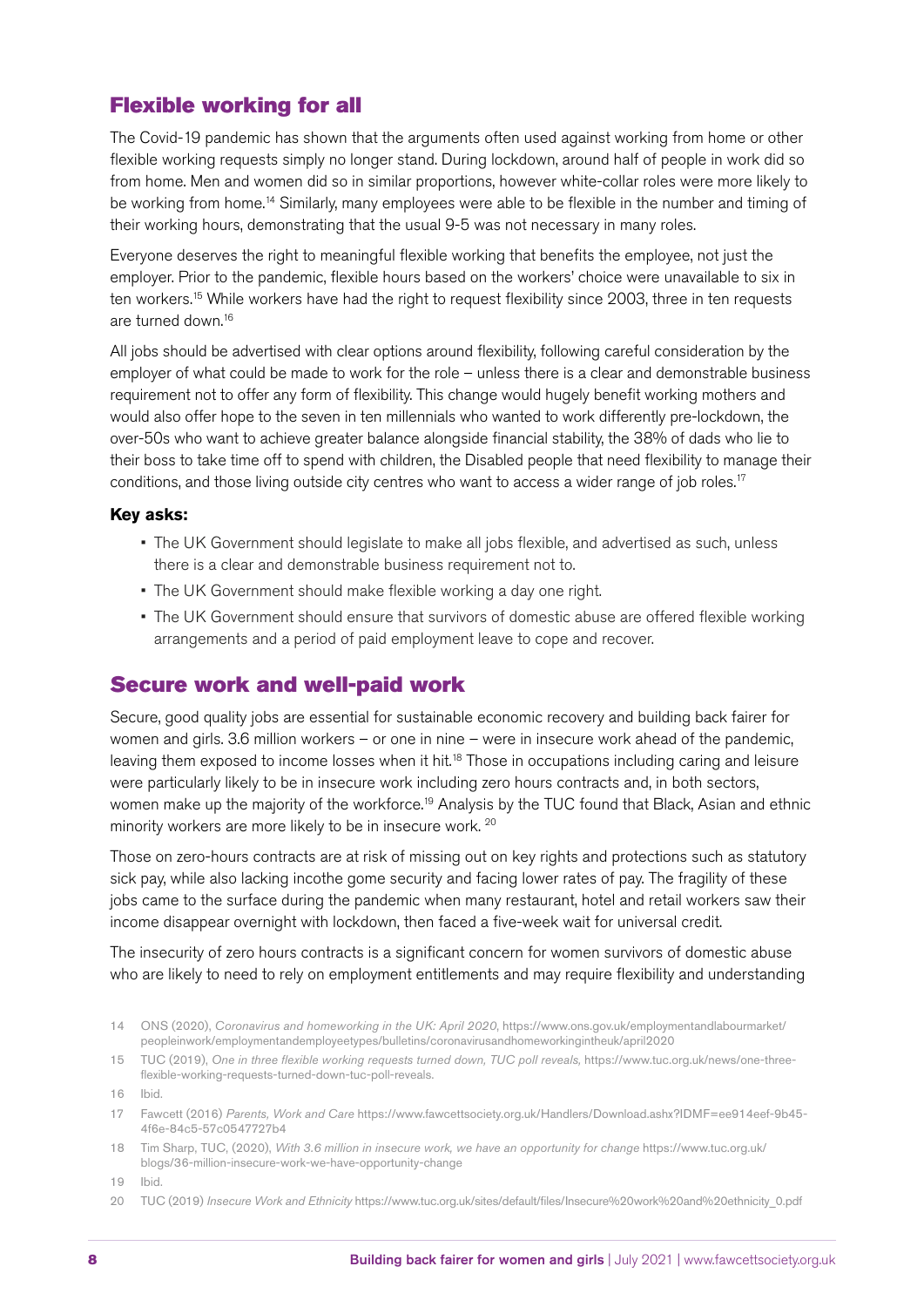from their workplace to cope and recover. Alongside wider support such as paid leave, it's crucial that employers have a robust workplace policy which demonstrates that domestic abuse is not tolerated within or outside the workplace and that women who have experienced domestic abuse have the right to raise the issue with their employer in the knowledge that they will treat the matter effectively, sympathetically and confidentially. It is important that such a policy also covers the approach employers will take where there are concerns that an employee may be the perpetrator of domestic abuse and is in line with the established international framework for responding to domestic abuse as a form of violence against women and girls (VAWG).

Zero hours contracts are also highly problematic for women experiencing intersectional discrimination, particularly women from black minoritised communities. These women may not have the same options as other groups of women have to opt out of zero hours contracts, and so the following recommendation for the right to opt out may not go far enough. We recognise that we need to do further work to understand their situation and come up with a more informed position on zero hours contracts for these women, which may extend to the recommendation to abolish them entirely.

### **Key asks:**

- The UK Government should give workers the right to opt out of zero hours contracts by requesting a more predictable contract that reflect their hours.
- The UK Government should encourage employers to have a robust, internal workplace policies to tackle workplace harassment and violence against women and girls.

# End male violence against women and girls, for good

As a coalition, we know that violence against women and girls is not inevitable. As members of End Violence Against Women, we believe that a different world is possible; a world where women and girls live equally alongside men, free from harassment, abuse and violence.<sup>21</sup> The UK Government needs to recognise the enormous costs of domestic and sexual violence to the state and our communities and implement a well-funded cross-governmental strategy to end all forms of violence against women and girls, with radical reform to public services in key areas, such as the justice system and family courts, and well-funded specialist support services.

The scale of the problem is vast. Home Office research published in 2019 estimated the economic and social cost of domestic abuse alone at £66bn every year, with direct costs to the Exchequer totalling over £5 billion annually – including £2.3 billion in health services, £1.3 billion in police costs, £550 million in housing costs, £476 million in criminal and civil legal costs, and £724 million for services for victims; and a staggering £14bn in lost working days.<sup>22</sup> Women's Aid has estimated that life-saving specialist domestic abuse support for every survivor who needs it would cost £393 million per year: a fraction of the estimated £66bn annual cost to society.<sup>23</sup>

The sector has called on the Treasury and relevant departments to help develop a similarly robust figure for VAWG as a whole, so that we could all operate from the basis of a stronger common understanding.

<sup>21</sup> See the work led by End Violence Against Women: <https://www.endviolenceagainstwomen.org.uk/>

<sup>22</sup> Rhys Oliver, Barnaby Alexander, Stephen Roe and Miriam Wlasny, Home Office (2019), *The economic and social costs of domestic abuse: Research Report 107* [https://assets.publishing.service.gov.uk/government/uploads/system/uploads/](https://assets.publishing.service.gov.uk/government/uploads/system/uploads/attachment_data/file/918897/horr107.pdf) [attachment\\_data/file/918897/horr107.pdf](https://assets.publishing.service.gov.uk/government/uploads/system/uploads/attachment_data/file/918897/horr107.pdf) 

<sup>23</sup> Women's Aid (2020), *Women's Aid report says £393 million a year is needed to fund domestic abuse services in England,* [https://www.womensaid.org.uk/womens-aid-report-says-393-million-a-year-is-needed-to-fund-domestic-abuse-services-in](https://www.womensaid.org.uk/womens-aid-report-says-393-million-a-year-is-needed-to-fund-domestic-abuse-services-in-england/)[england/](https://www.womensaid.org.uk/womens-aid-report-says-393-million-a-year-is-needed-to-fund-domestic-abuse-services-in-england/)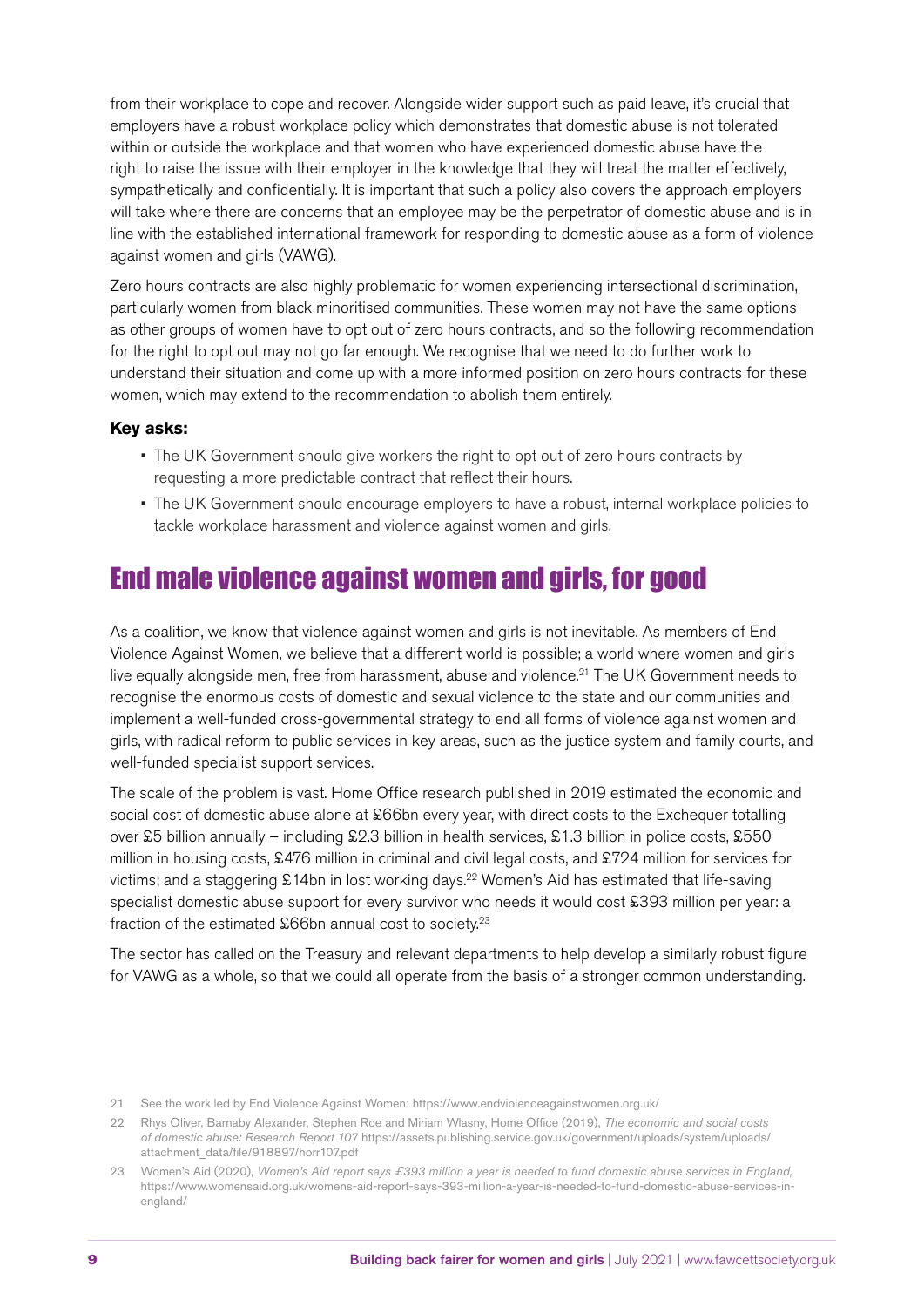The statistics we have are concerning: one in five offences recorded by police during and immediately after the first national lockdown in England and Wales involved domestic abuse<sup>24</sup> and three women every fortnight are killed by partner or ex-partner in England and Wales.<sup>25</sup> Younger women, Deaf and Disabled women, women of colour and LGBT+ survivors are often less likely to be believed and to access support services and the justice system if they choose to do so.

Radical public services change is needed in several key areas to better support victims of abuse and prevent abuse in the first place. In particular we need:

- the ending of 'no recourse to public funds' for abuse survivors which locks migrant women in abusive relationships and puts enormous pressure on support services<sup>26</sup>
- significant reform to social security policy to tackle the financial barriers survivors face in escaping abusers
- reforms to Family Court procedures and powers $27$
- housing reforms to protect refuges and move on accommodation, and pathways to enable the removal of perpetrators where this is safe, effective and what the victim wants<sup>28</sup>
- parity of esteem for mental health in the NHS, and
- non-means tested legal aid for survivors.

All of these, alongside sustainable funding for specialist services, would reduce the complexity of need and costs across systems in the long term. Specialist women's VAWG services are facing a funding crisis which disproportionately impacts "by and for" services.

Crucially, early intervention to prevent and respond to men's violence against women and girls can prevent future costs to the individual, wider society and the Exchequer. Work with boys and men as disproportionate perpetrators of abusive behaviour needs to be part of this early work. Strategic investment now is imperative for building a society better able to respond to violence against women and girls in all its forms. Men's violence against women is rooted in sexism and inequality between men and women but is not inevitable.<sup>29</sup> Changing the structures, institutions and attitudes which perpetuate women's inequality in society requires extensive work and government investment to challenge myths and stereotypes, equip communities to speak out and provide children and young people with the tools to end men's violence against women and girls.<sup>30</sup>

### **Key asks:**

- The UK Government should invest in early intervention particularly with boys and men and actions to change the societal culture that enables violence against women and girls.
- The UK Government should radically overhaul public services to better support victims of abuse and prevent abuse.
- The UK Government should provide long-term, sustainable funding for specialist services, based on need, including ring-fenced funding for 'by and for' services.
- 24 ONS (2020), Domestic abuse in England and Wales Overview, https://www.ons.gov.uk/peoplepopulationandcommunity/ crimeandjustice/bulletins/domesticabuseinenglandandwalesoverview/november2020#domestic-abuse-in-england-and-walesdata
- 25 ONS, (2020). Appendix tables: Homicide in England and Wales. https://www.ons.gov.uk/peoplepopulationandcommunity/ crimeandjustice/datasets/appendixtableshomicideinenglandandwales
- 26 See further at the Step Up for Migrant Women Campaign, <https://stepupmigrantwomen.org/>
- 27 Ministry of Justice (2020), *Assessing risk of harm to children and parents in private law children cases* [https://consult.justice.](https://consult.justice.gov.uk/digital-communications/assessing-harm-private-family-law-proceedings/) [gov.uk/digital-communications/assessing-harm-private-family-law-proceedings/](https://consult.justice.gov.uk/digital-communications/assessing-harm-private-family-law-proceedings/)
- 28 Women's Aid, (2020), *Improving the move-on pathway for survivors in refuge services A recommendations report* [https://www.](https://www.dahalliance.org.uk/media/10928/improving-the-move-on-pathway-for-survivors-in-refuge-services-wa-daha.pdf) [dahalliance.org.uk/media/10928/improving-the-move-on-pathway-for-survivors-in-refuge-services-wa-daha.pdf](https://www.dahalliance.org.uk/media/10928/improving-the-move-on-pathway-for-survivors-in-refuge-services-wa-daha.pdf)
- 29 Women's Aid, (2021) *Letter to Prime Minister VAWG Response* [https://www.womensaid.org.uk/wp-content/uploads/2021/03/](https://www.womensaid.org.uk/wp-content/uploads/2021/03/Letter-to-Prime-Minister-VAWG-Response-2021.pdf) [Letter-to-Prime-Minister-VAWG-Response-2021.pdf](https://www.womensaid.org.uk/wp-content/uploads/2021/03/Letter-to-Prime-Minister-VAWG-Response-2021.pdf)
- 30 Ibid.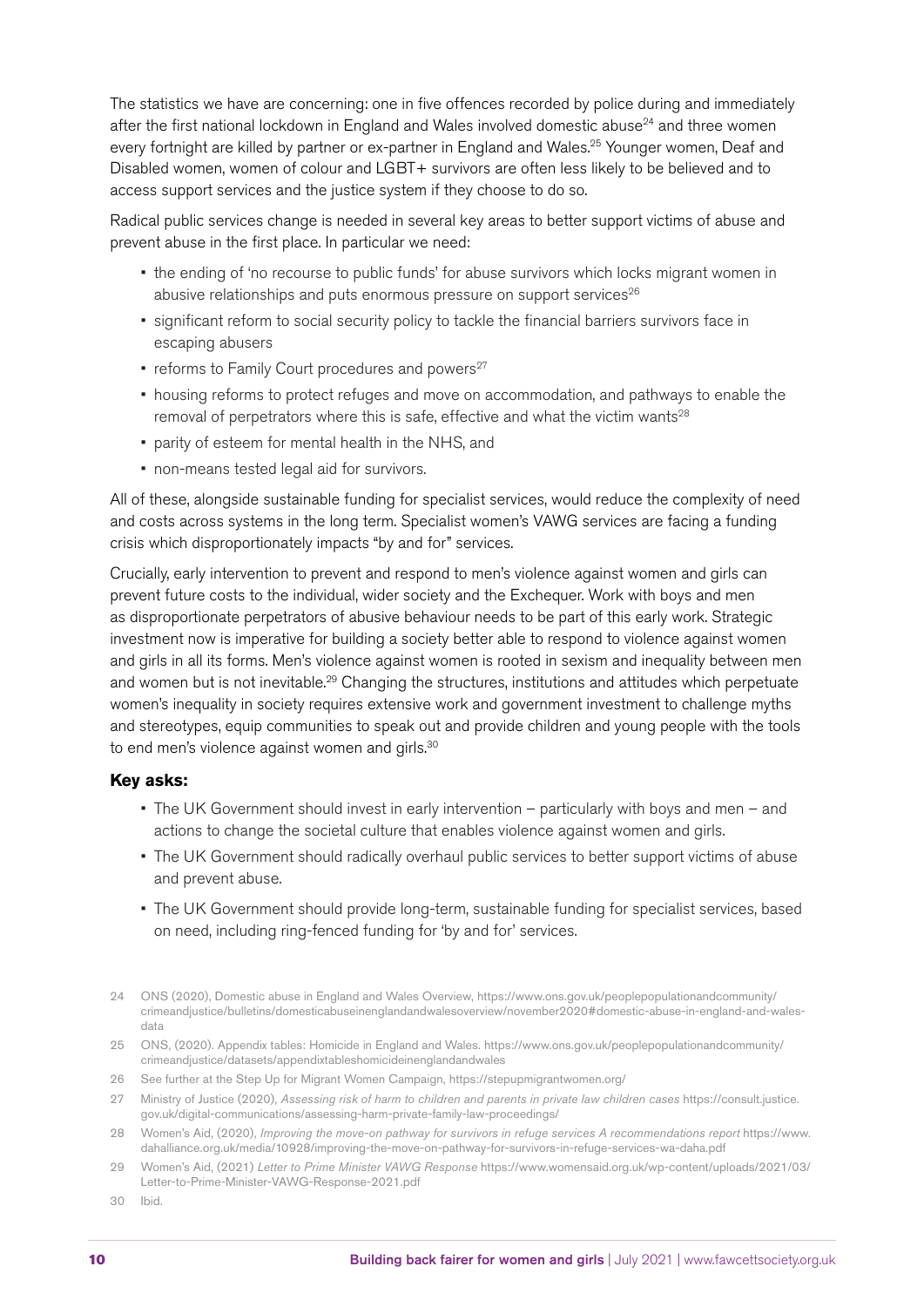# Ensuring every woman can access the most basic support

In a time of national crisis and global pandemic, no one should be denied the most basic help and forced into destitution and abject poverty because of their migration status. It is estimated that currently 1.4 million people in the UK have No Recourse to Public Funds (NRPF) and are unable to access the most basic level of support including universal credit, child benefit, disability allowance, housing benefit, free NHS health care and domestic abuse support.<sup>31</sup>

In a toxic combination, many are also denied access to the labour market and work. The hostile environment hurts and targets racialised communities - 82% of people helped with an NRPF issue by Citizen Advice in 2019/2020 were Black, Asian or from another minority ethnic background.<sup>32</sup> Research from The Children's Society found that most NRPF families weren't able to meet their children's needs such as paying for food and that most families had experienced street homelessness, were forced to sleep on the sofa or floors with friends or other families, or lived in precarious, unstable and unsafe private rented accommodation. Most of the families they interviewed (8 out of 11) were headed by single mothers and many had children with additional needs, such as autism.

Many women held in immigration detention centres are survivors of torture, trafficking and gender-based violence, and being locked up while a global pandemic is ongoing is causing immense distress. The UK is the only country in Europe to indefinitely imprison people in detention centres. Every year, around 30,000 people are detained by the Home Office without charge and without time limit. Described by a cross-party group of MPs as "expensive, ineffective and unjust", indefinite detention is rendered unnecessary by the fact that many of those detained are eventually released back into the community.

#### **Key asks:**

- The UK Government should immediately end the No Recourse To Public Funds condition.
- The UK Government should end indefinite detention for all and should limit detention for migrant women to an absolute minimum, with caps on the lengths of their stay.

### A safety net that works for women and their children

The UK Government should reform Universal Credit so that it gives real support to women and their families in times of hardship, economic instability and national crisis. Our social security system seeks to incentivise people who claim benefits to find and move into work, move into smaller and cheaper rented accommodation, or have no more than two children. However, the pandemic and mass scale job losses have shown that anyone can fall on hard times. In the past year, millions of families who've already made decisions about family size and who are struggling to find work are discovering that their support is capped and their position untenable.

Universal credit and economic hardship are not gender-neutral issues. Women represent the majority of people living in poverty and female-headed households are more likely to be poor. For example, 49% of children in poverty in the UK live in lone parent families, and 90% of lone parents are women.<sup>33</sup> Women are more likely to be low paid and in insecure employment and constitute most of the workforce in sectors that have been shut down by the pandemic including hospitality, retail and tourism.

- 31 Citizens Advice, (2020), Citizens Advice reveals nearly 14m have no access to welfare safety-net [https://www.](https://www.citizensadvice.org.uk/about-us/how-citizens-advice-works/media/press-releases/citizens-advice-reveals-nearly-14m-have-no-access-to-welfare-safety-net/) [citizensadvice.org.uk/about-us/how-citizens-advice-works/media/press-releases/citizens-advice-reveals-nearly-](https://www.citizensadvice.org.uk/about-us/how-citizens-advice-works/media/press-releases/citizens-advice-reveals-nearly-14m-have-no-access-to-welfare-safety-net/)[14m-have-no-access-to-welfare-safety-net](https://www.citizensadvice.org.uk/about-us/how-citizens-advice-works/media/press-releases/citizens-advice-reveals-nearly-14m-have-no-access-to-welfare-safety-net/)
- 32 The Children's Society, (2020), A Lifeline for All [https://www.childrenssociety.org.uk/sites/default/files/2020-](https://www.childrenssociety.org.uk/sites/default/files/2020-10/a-lifeline-for-all-summary.pdf) [10/a-lifeline-for-all-summary.pdf](https://www.childrenssociety.org.uk/sites/default/files/2020-10/a-lifeline-for-all-summary.pdf)
- 33 Child Poverty Action Group (2021) *Child Poverty Facts and Figures* [https://cpag.org.uk/child-poverty/child](https://cpag.org.uk/child-poverty/child-poverty-facts-and-figures)[poverty-facts-and-figures](https://cpag.org.uk/child-poverty/child-poverty-facts-and-figures) and Gingerbread (2021) *Single Parent Facts and Figures* [https://www.gingerbread.](https://www.gingerbread.org.uk/what-we-do/media-centre/single-parents-facts-figures) [org.uk/what-we-do/media-centre/single-parents-facts-figures](https://www.gingerbread.org.uk/what-we-do/media-centre/single-parents-facts-figures)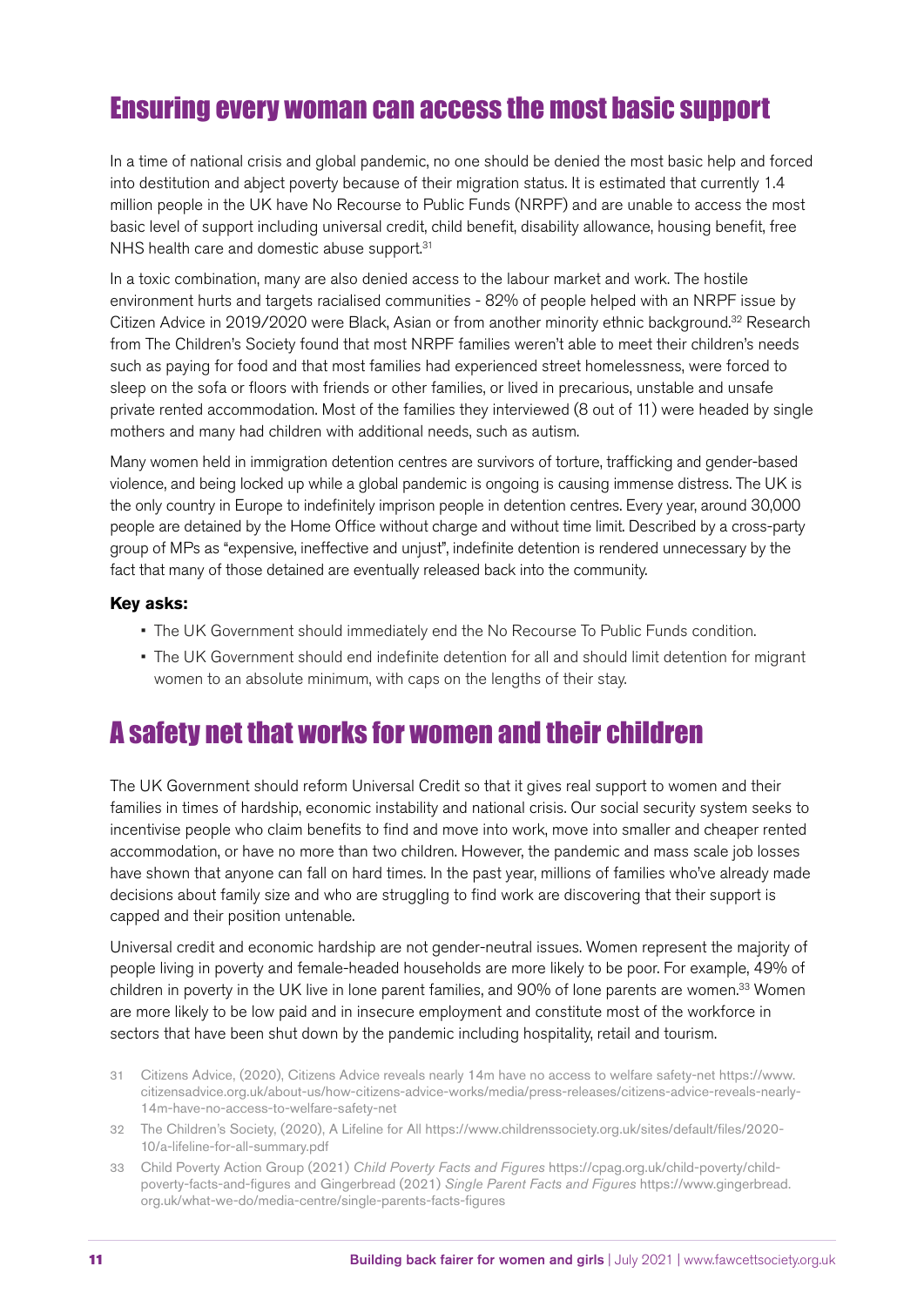It is also well established that economic abuse is a common part of the coercive control that survivors experience and can happen to any woman, but disproportionately impacts women in poverty. It is a fundamental barrier to escaping; over half of survivors surveyed by Women's Aid and the TUC could not afford to leave an abuser.34 These concerns have been acute during COVID 19; Women's Aid's member services reported serious concerns about women's access to the money they need to leave an abuser, including concerns about access to food and basic essentials.

The Government must take practical steps to tackle the risk, and impact, of economic abuse in practice. Access to financial assistance, through welfare benefits, is vital for women survivors of domestic abuse – particularly for those who are forced to flee their homes.

### **Key asks:**

- The UK Government should
	- Suspend the two-child limit and the benefit cap to all benefits
	- Lift local housing allowance rates to cover the average cost of renting in each local area (the 50th percentile)
	- Retain the £20 uplift to Universal credit, and extend this to legacy benefits
	- Abolish lower earning limits and increase statutory sick pay to real living wage
	- Increase child benefit by £10 per week, and
	- Assess all welfare reforms for their impact on women's ability to escape abuse.

### Women in all our diversity are equally represented in the UK's national and local governments

Women's representation in national and local governments continues to be low, with just 34% of MPs women, and a similar level of local councillors. Fawcett research has demonstrated that the pandemic has left women even less likely to want to stand for elected office.<sup>35</sup> Evidence shows that having more women in power improves the quality of decisions made, particularly in relation to the impact of those decisions on women.<sup>36</sup>

Action needs to be taken to increase the number of women in political positions. This needs to ensure that more women are supported towards election, and that the barriers that discourage women from entering into and staying in politics are broken down.

### **Key asks:**

- All political parties should set out an action plan to achieve equal representation in the next ten years and commit to all-women shortlists if this is not met.
- All parliaments and councils across the UK should continue to use virtual voting and meeting practices on a permanent basis, with legislation passed to enable this where necessary.
- The UK Government should enact section 106 of the Equality Act 2010, requiring all parties to publish diversity data on candidates standing for elections to the House of Commons, Scottish Parliament and Welsh Parliament.
- The UK Government should introduce full maternity cover and job-share options for MPs.

<sup>34</sup> Howard, M and Skipp, A, Unequal, trapped and controlled, Women's Aid and TUC, 2015 - from 126 respondents to this survey.

<sup>35</sup> The Fawcett Society, (2021), *We need more women: Urgent action needed on women's representation*, [https://www.](https://www.fawcettsociety.org.uk/blog/we-need-more-women-urgent-action-needed-on-womens-representation) [fawcettsociety.org.uk/blog/we-need-more-women-urgent-action-needed-on-womens-representation](https://www.fawcettsociety.org.uk/blog/we-need-more-women-urgent-action-needed-on-womens-representation)

<sup>36</sup> UN Women (2013), *In brief: Women's leadership and political participation*, [https://www.unwomen.org/~/media/headquarters/](https://www.unwomen.org/~/media/headquarters/attachments/sections/library/publications/2013/12/un%20womenlgthembriefuswebrev2%20pdf.ashx) [attachments/sections/library/publications/2013/12/un%20womenlgthembriefuswebrev2%20pdf.ashx](https://www.unwomen.org/~/media/headquarters/attachments/sections/library/publications/2013/12/un%20womenlgthembriefuswebrev2%20pdf.ashx)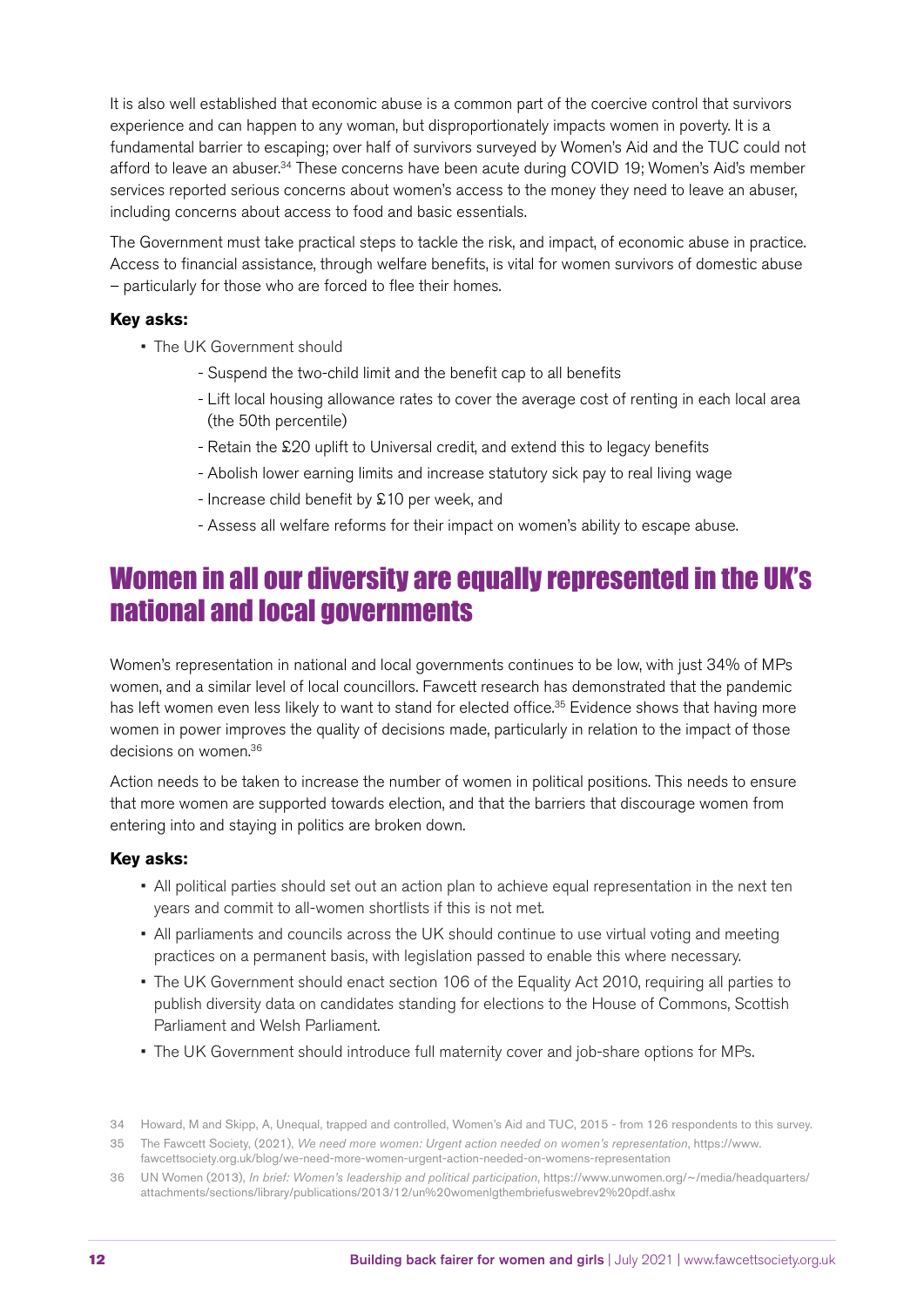This document is a joint statement by the following organisations



Funded by the Joseph Rountree Reform Trust